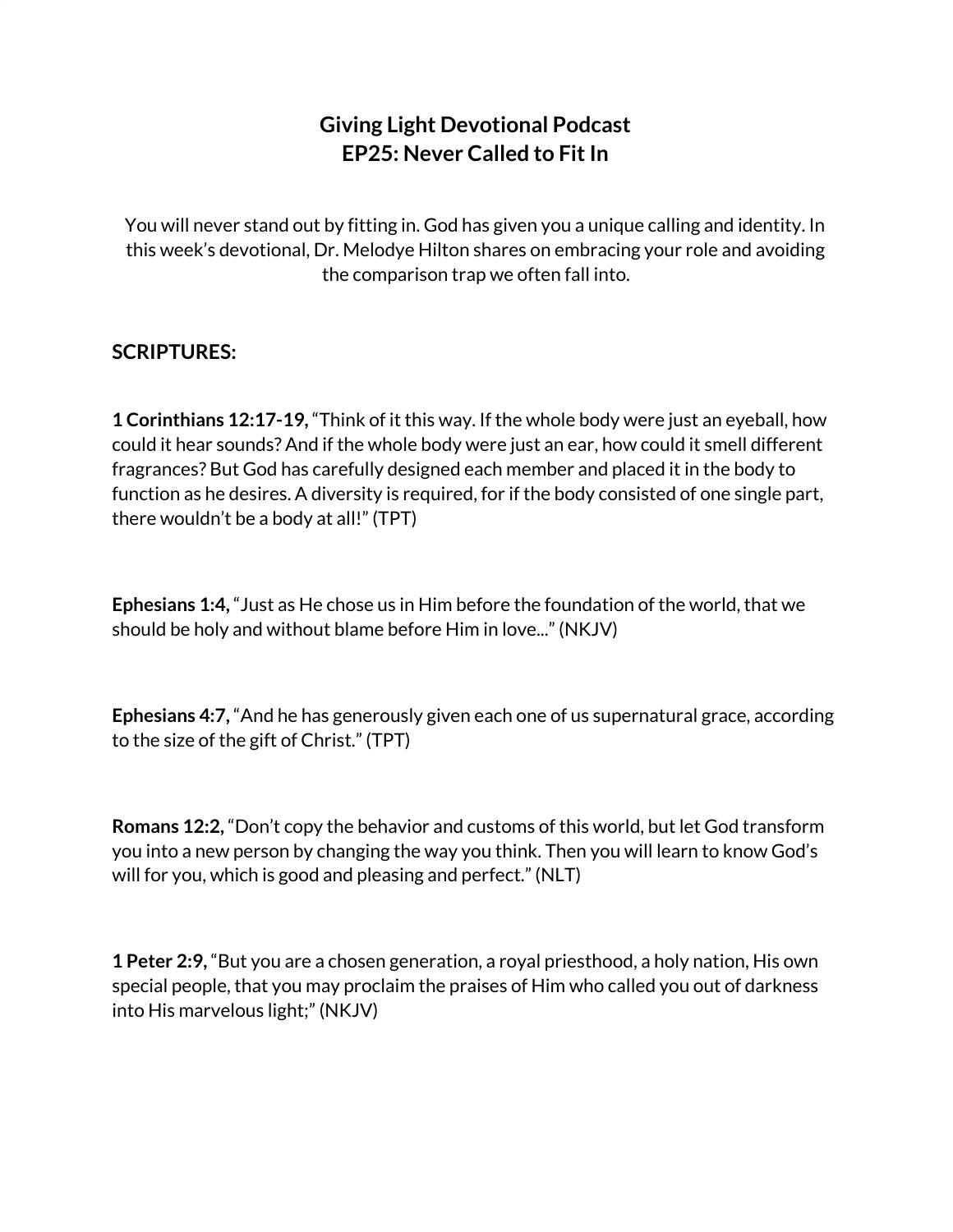## **QUESTIONS:**

| 1. Write down/share a time in your life where you felt the need to change something<br>about yourself in order to fit in. How did that negatively affect you? |
|---------------------------------------------------------------------------------------------------------------------------------------------------------------|
|                                                                                                                                                               |
| 2. What are the dangers of comparison and how do you avoid them?                                                                                              |
|                                                                                                                                                               |
| 3. Why is diversity necessary to be the functioning Body of Christ?                                                                                           |
|                                                                                                                                                               |
| 4. Explain why you cannot separate your calling from your identity.                                                                                           |
|                                                                                                                                                               |